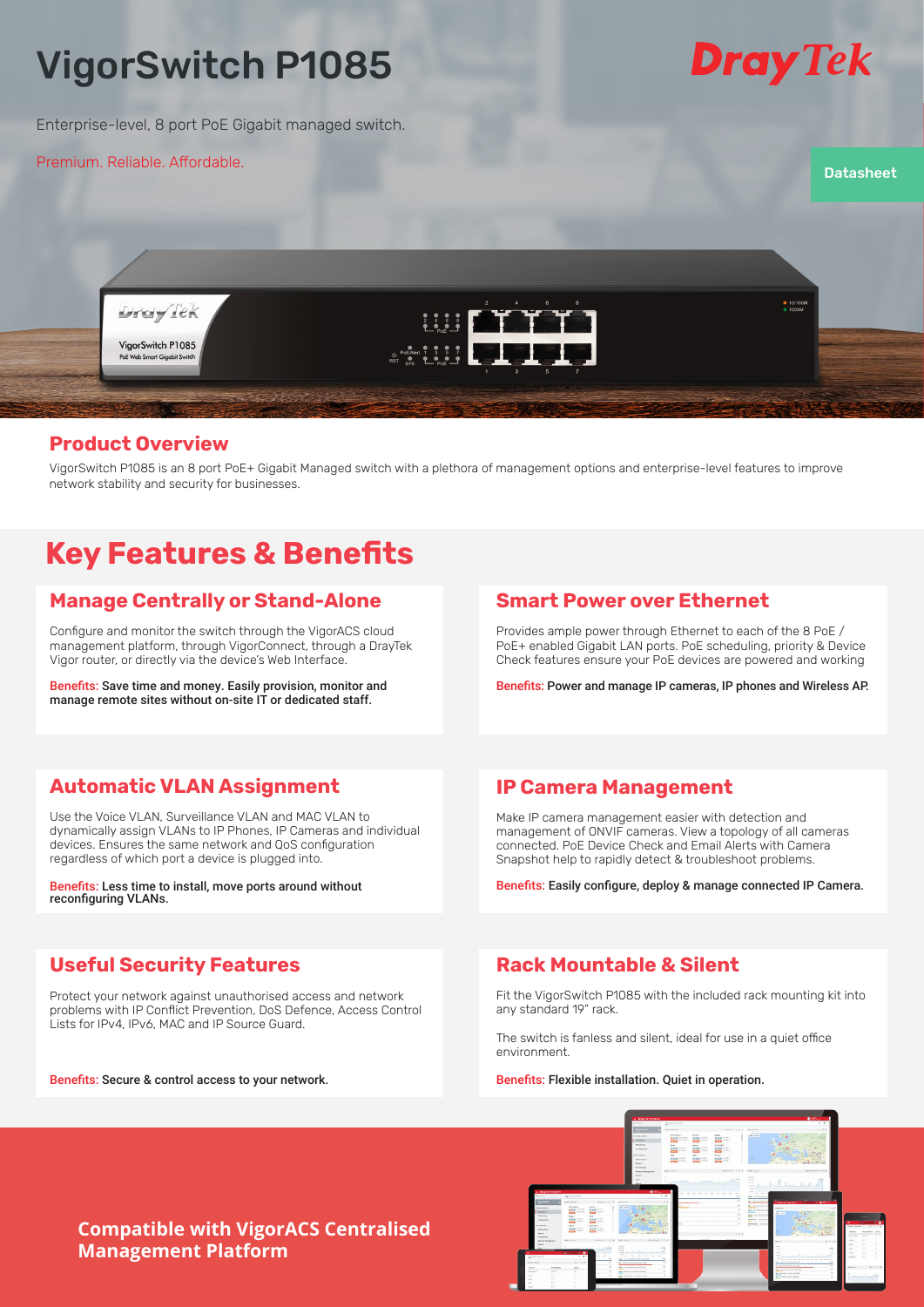

# **Key Specification**

- 8 x RJ-45 Gigabit Ethernet Ports
- 140-watt Power-over-Ethernet budget for demanding applications
- Cloud Managed with VigorACS
- 802.1q VLANs with Dynamic MAC-based, Voice & Surveillance VLAN
- ONVIF IP Camera Surveillance Management with PoE Device Check
- Access Control List (ACL) for port & traffic level security
- Port Mirroring & Link Aggregation
- IGMP Snooping & Querying
- IPv4 and IPv6 Support with IP Conflict Prevention
- Centrally managed or standalone operation

# **Technical Specification (UK Hardware Spec.)**

Specifications, content and product availability are subject to change and may differ from country to country. Actual Performance may vary depending on applications, usage, environment and other factors

#### Physical Interfaces

• 8 RJ-45 Ethernet Ports – 10/100/1000Mbps • Factory Reset Button

- Power over Ethernet (PoE) 8 Power over Ethernet LAN ports PoE PSE Mode A
- IEEE 802.3af PoE & 802.3at PoE+ (High Power) compliant
- 140 Watts Total Power Budget for PoE • Up to 30 watts per port
- Auto Detection of Powered Device (PD) and Consumption Levels
- Per Port PoE Status LED Indicators
- Alert LED and Mail Alert for high PoE Usage
- Port Power Consumption Monitoring via Web Interface & CLI
- Circuit Protection to Prevent Power Interference between Ports
- PoE PD Monitoring & Maintenance Features (per port) - Scheduling
	- PoE PD Priority
	- Restart PoE PD if not responding to ping
		- Restart PoE IP Camera if not providing camera output

#### Virtual LAN (VLAN)

- 802.1q Tag-based VLAN
- Port-based & MAC-based VLANs
- Up to 255 VLANs (out of 4096 VLAN IDs)
- Voice VLAN (OUI Mode)
- Surveillance VLAN (OUI Mode)
- Management VLAN
- Port Isolation (Protected Ports)

### Quality of Service (QoS)

- Support 8 priority queues
- Port-Based rate control (Ingress & Egress)
- Priority queue schedule (WRR or Strict Priority)
- Rate Limit & Shaping Class of Service
	- 802.1p CoS
		- DSCP
		- CoS-DSCP
		- IP Precedence ToS

### Network Security

- **Exercise Cuard with ARP inspection**
- IP Conflict Prevention
- Storm Control (Broadcast, Unknown Multicast, Unknown Unicast)
- DoS Attack protection • Protected Port / Port Isolation
- Loop Protection
- Access Control Lists (ACL)
	- Up to 512 ACL Entries
		- Source and destination MAC
		- VLAN ID - Pv4/v6 address
		- Protocol

Email: **info@draytek.co.uk** Telephone: **+44 345 5570 007**

Full specifications are available at **https://www.draytek.co.uk**

- TCP/UDP port

#### Spanning Tree

- Spanning Tree Protocol STP
- Rapid Spanning Tree Protocol RSTP

- Link Aggregation Combine multiple ports to increase bandwidth
- 8 Aggregation Groups
- Up to 8 ports in each group • LACP or Static setup
- **External Supports traffic load balancing**

- Networking Performance Switching Capacity: 16Gbps
- Forwarding Rate: 11.9Mpps
- Jumbo Frames up to 9KB Packet Buffer size: 4.1Mbit
- 

#### Multicast

- IGMP Snooping V2/V3 (BISS)
- IGMP Querier V2/V3 (BISS)

### ONVIF Surveillance Management

- Discovery of ONVIF-compliant IP Cameras
- Surveillance Topology
- Real-Time Video Streaming
- ONVIF Device Maintenance - Device Information
	- Network Settings Configuration
	- Time Settings
	- Reboot
	- Reset to Factory Default Settings
	- Ping Check with Mail Alert on disconnection

### Management

- Central Management
	- VigorACS
	- VigorConnect
	- Vigor Router Switch Management (requires router firmware support)
- IPv4 & IPv6 Dual-Stack
- Web User Interface
- Firmware Upgrade/Backup
- Configuration Backup/Restore
- Factory Default
- System Reboot
- 2-level Admin Privileges
- Multiple Admin Accounts
- Command Line Interface (CLI) via SSH/Telnet
- OpenVPN Client with Certificate-based auth • SNMP v1, v2c, v3 (with Generic Traps)
- SNTP (Simple Network Time Protocol)
- LLDP (802.1ab)